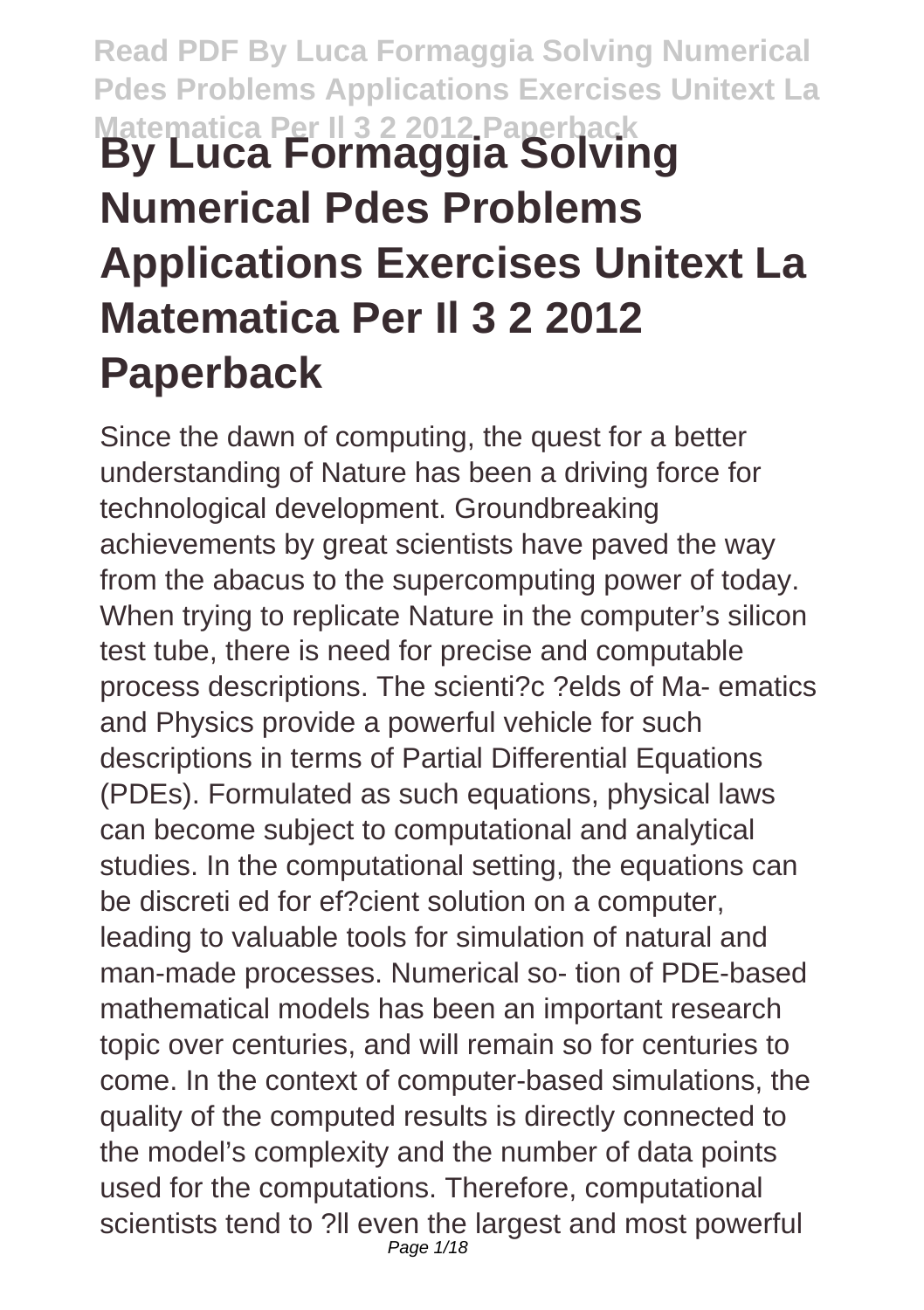**Matematica Per Il 3 2 2012 Paperback** computers they can get access to, either by increasing the si e of the data sets, or by introducing new model terms that make the simulations more realistic, or a combination of both. Today, many important simulation problems can not be solved by one single computer, but calls for parallel computing.

Solving Numerical PDEs: Problems, Applications, ExercisesSpringer Science & Business Media In this text, we introduce the basic concepts for the numerical modelling of partial differential equations. We consider the classical elliptic, parabolic and hyperbolic linear equations, but also the diffusion, transport, and Navier-Stokes equations, as well as equations representing conservation laws, saddle-point problems and optimal control problems. Furthermore, we provide numerous physical examples which underline such equations. We then analyze numerical solution methods based on finite elements, finite differences, finite volumes, spectral methods and domain decomposition methods, and reduced basis methods. In particular, we discuss the algorithmic and computer implementation aspects and provide a number of easy-to-use programs. The text does not require any previous advanced mathematical knowledge of partial differential equations: the absolutely essential concepts are reported in a preliminary chapter. It is therefore suitable for students of bachelor and master courses in scientific disciplines, and recommendable to those researchers in the academic and extra-academic domain who want to approach this interesting branch of applied mathematics. Mathematicalmodelingofhumanphysiopathologyisatreme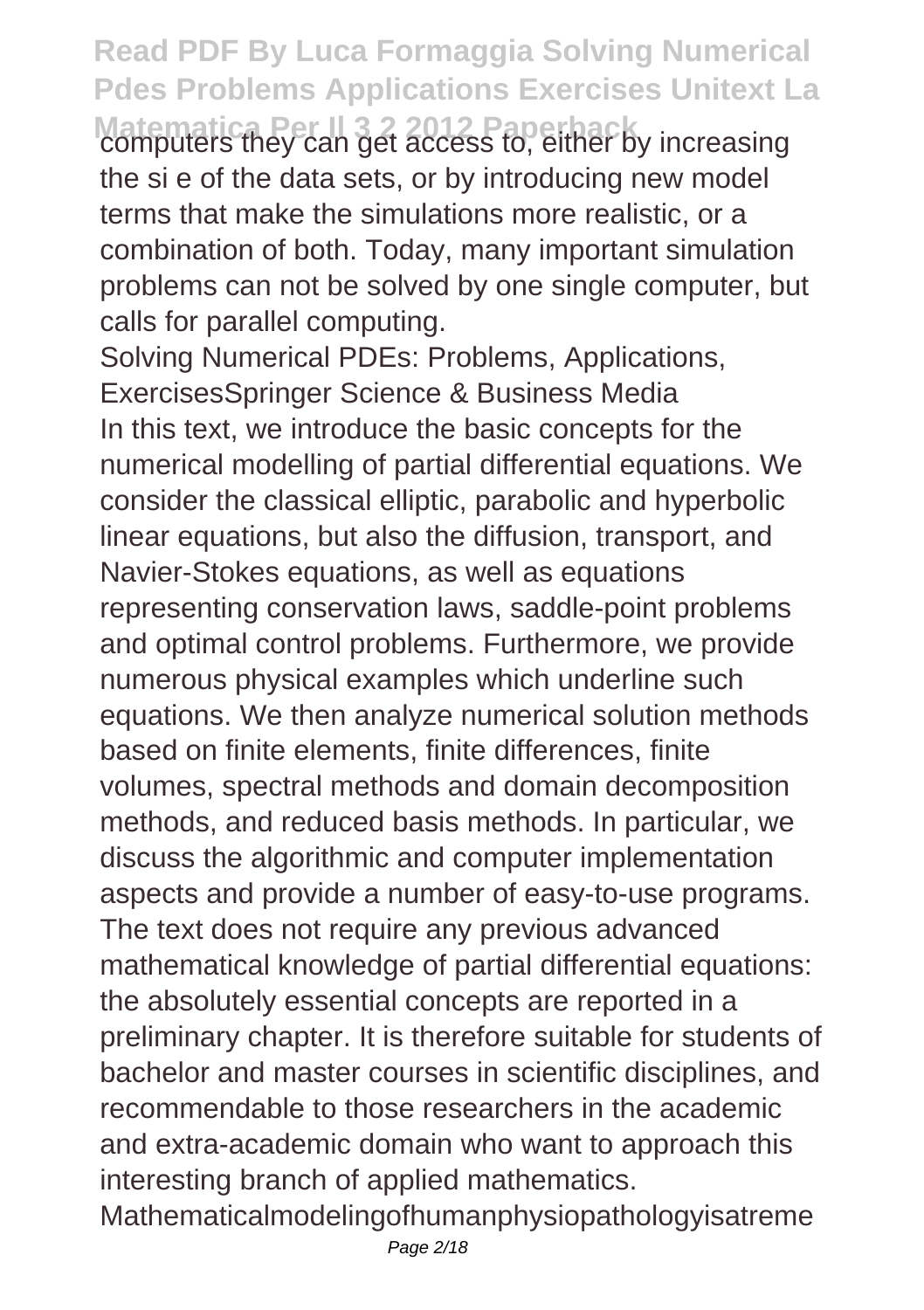**Matematica Per Il 3 2012 Paperback**<br>ndouslyambitioustask. It encompasses the modeling of most diverse compartments such as the cardiovas- lar,re spiratory,skeletalandnervoussystems,aswellasthemecha nicalandbioch- ical interaction between blood ?ow and arterial walls, and electrocardiac processes and electric conduction in biological tissues. Mathematical models can be set up to simulate both vasculogenesis (the aggregation and organization of endothelial cells dispersed in a given environment) and angiogenesis (the formation of new vessels sprouting from an existing vessel) that are relevant to the formation of vascular networks, and in particular to the description of tumor growth. The integration of models aimed at simulating the cooperation and interrelation of different systems is an even more dif?cult task. It calls for the setting up of, for instance, interaction models for the integrated cardiovascular system and the interplay between the central circulation and peripheral compartments, models for the mid-to-long range cardiovascular adjustments to pathological conditions (e.g., to account for surgical interventions, congenital malformations, or tumor growth), models for integration among circulation, tissue perfusion, biochemical and thermal regulation, models for parameter identi?cation and sensitivity analysis to parameter changes or data uncertainty – and many others.

Mathematical and numerical modelling of the human cardiovascular system has attracted remarkable research interest due to its intrinsic mathematical difficulty and the increasing impact of cardiovascular diseases worldwide. This book addresses the two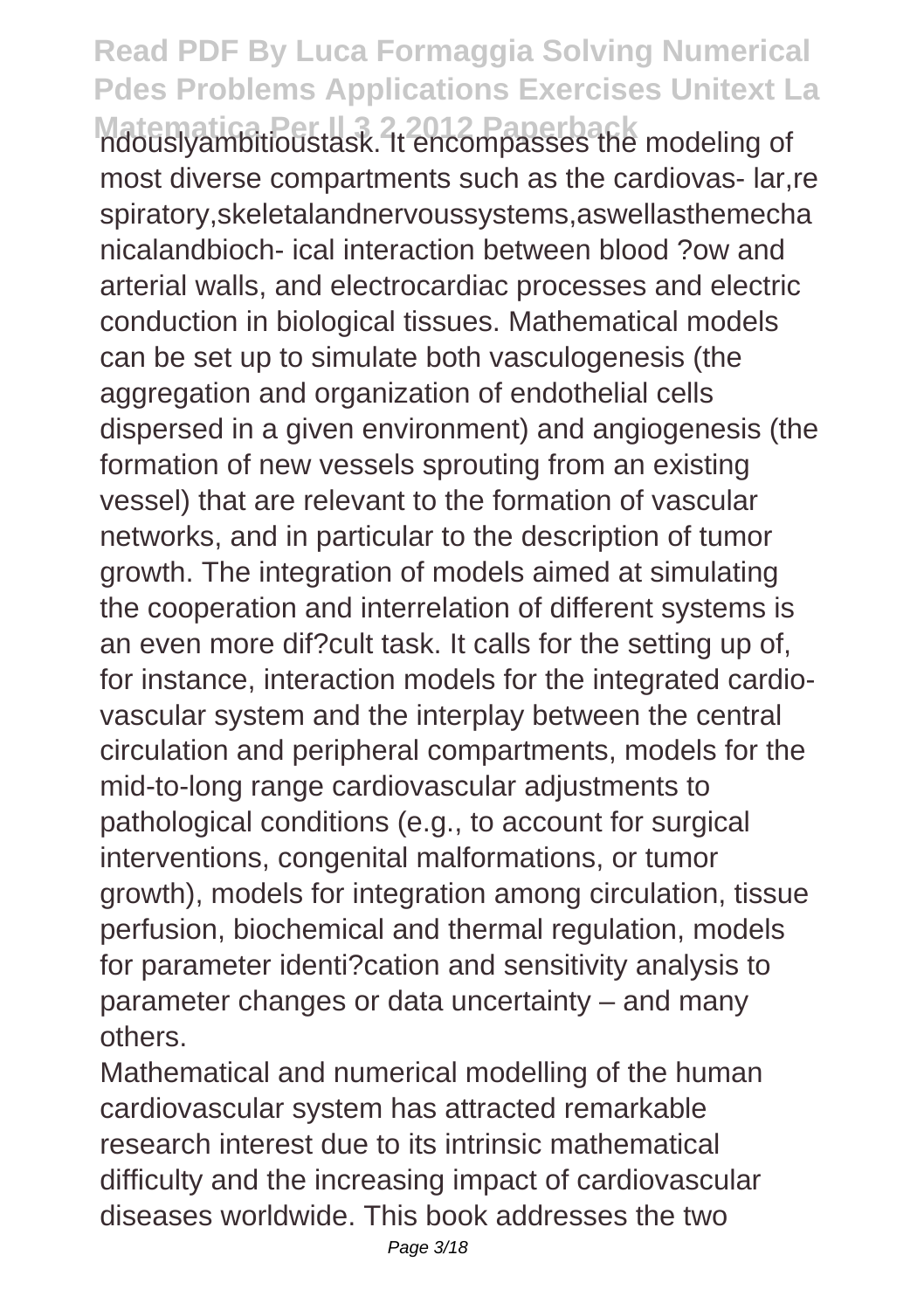**Matematica Per Il 3 2 2012 Paperback** principal components of the cardiovascular system: arterial circulation and heart function. It systematically describes all aspects of the problem, stating the basic physical principles, analysing the associated mathematical models that comprise PDE and ODE systems, reviewing sound and efficient numerical methods for their approximation, and simulating both benchmark problems and clinically inspired problems. Mathematical modelling itself imposes tremendous challenges, due to the amazing complexity of the cardiovascular system and the need for computational methods that are stable, reliable and efficient. The final part is devoted to control and inverse problems, including parameter estimation, uncertainty quantification and the development of reduced-order models that are important when solving problems with high complexity, which would otherwise be out of reach.

Imagine mathematics, imagine with the help of mathematics, imagine new worlds, new geometries, new forms. This book is intended to contribute to grasping how much that is interesting and new is happening in the relationships between mathematics, imagination and culture. With a look at the past, at figures and events, that help to understand the phenomena of today. It is no coincidence that this volume contains an homage to the great Italian artist of the 1700s, Andrea Pozzo, and his perspective views. Theatre, art and architecture are the topics of choice, along with music, literature and cinema. No less important are applications of mathematics to medicine and economics. The treatment is rigorous but captivating, detailed but full of evocations, an all-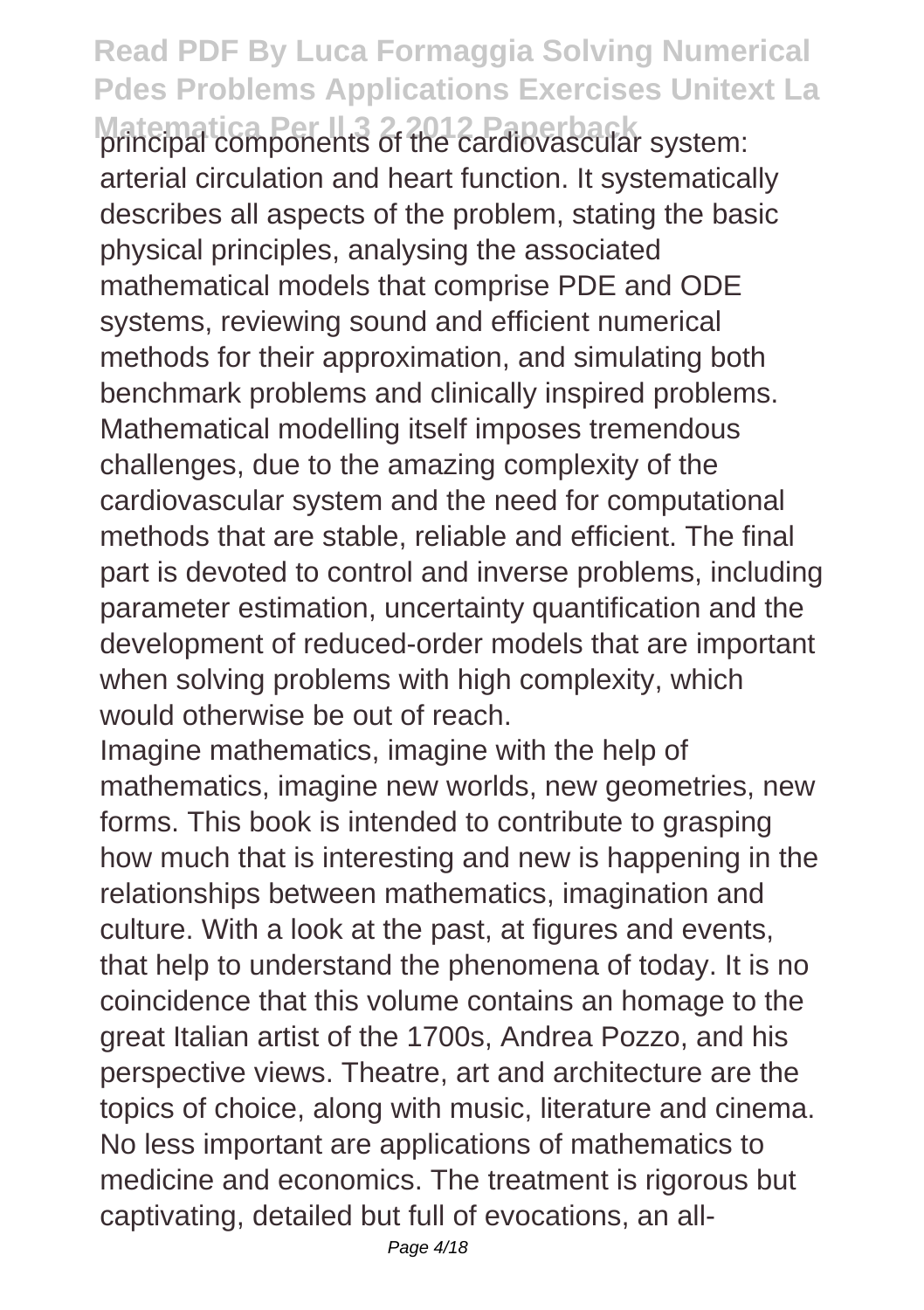**Matematica Per Il 3 2 2012 Paperback** embracing look at the world of mathematics and culture Spanning biological, mathematical, computational, and engineering sciences, computational biofluiddynamics addresses a diverse family of problems involving fluid flow inside and around living organisms, organs, tissue, biological cells, and other biological materials. Computational Hydrodynamics of Capsules and Biological Cells provides a comprehensive, rigorous, and current introduction to the fundamental concepts, mathematical formulation, alternative approaches, and predictions of this evolving field. In the first several chapters on boundary-element, boundary-integral, and immersed-boundary methods, the book covers the flowinduced deformation of idealized two-dimensional red blood cells in Stokes flow, capsules with spherical unstressed shapes based on direct and variational formulations, and cellular flow in domains with complex geometry. It also presents simulations of microscopic hemodynamics and hemorheology as well as results on the deformation of capsules and cells in dilute and dense suspensions. The book then describes a discrete membrane model where a surface network of viscoelastic links emulates the spectrin network of the cytoskeleton, before presenting a novel two-dimensional model of red and white blood cell motion. The final chapter discusses the numerical simulation of platelet motion near a wall representing injured tissue. This volume provides a roadmap to the current state of the art in computational cellular mechanics and biofluiddynamics. It also indicates areas for further work on mathematical formulation and numerical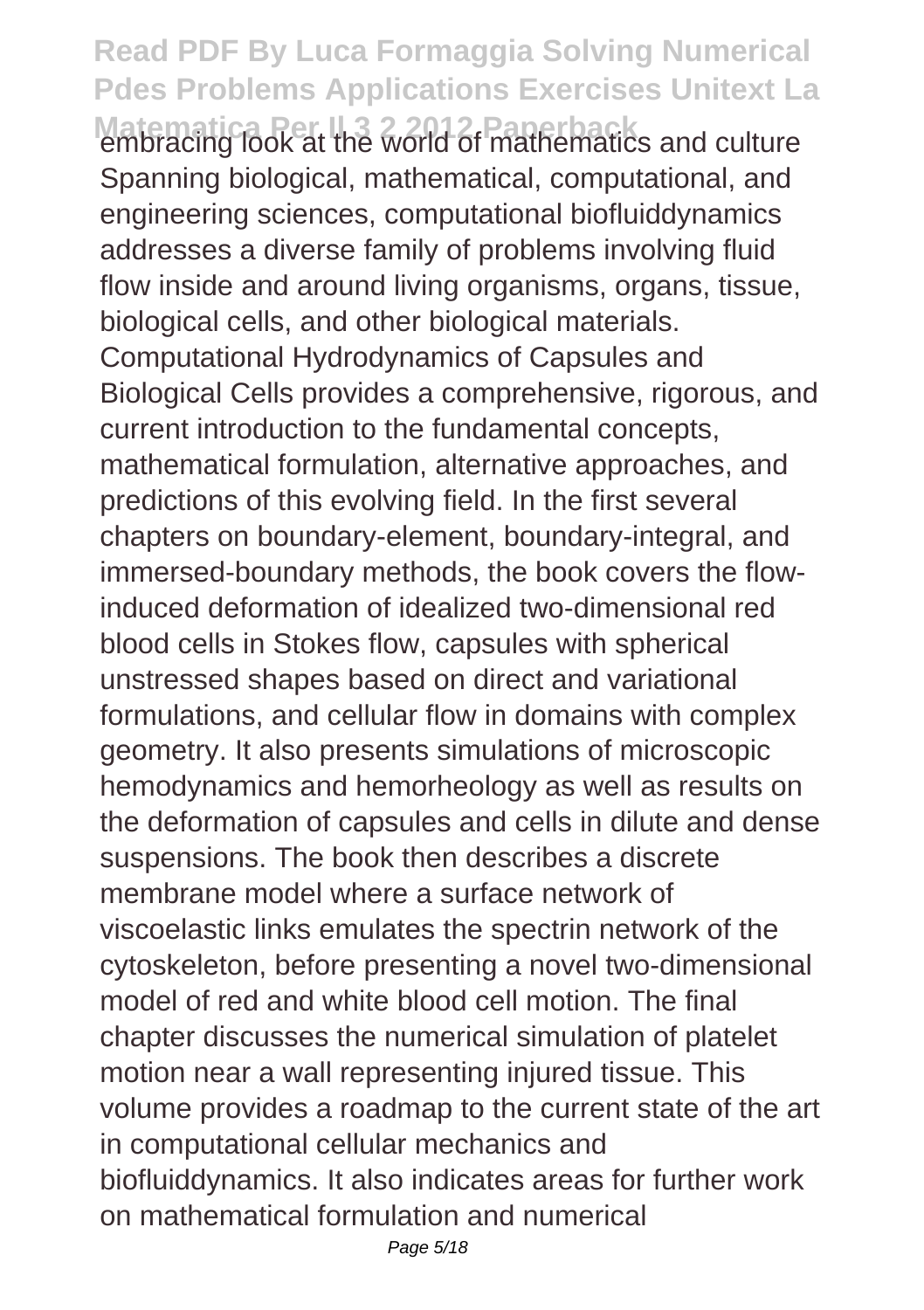**Matematica Per Il 3 2 2012 Paperback** implementation and identifies physiological problems that need to be addressed in future research. MATLAB® code and other data are available at http://dehesa.freeshell.org/CC2

In this book we describe the magic world of mathematical models: starting from real-life problems, we formulate them in terms of equations, transform equations into algorithms and algorithms into programs to be executed on computers. A broad variety of examples and exercises illustrate that properly designed models can, e.g.: predict the way the number of dolphins in the Aeolian Sea will change as food availability and fishing activity vary; describe the blood flow in a capillary network; calculate the PageRank of websites. This book also includes a chapter with an elementary introduction to Octave, an open-source programming language widely used in the scientific community. Octave functions and scripts for dealing with the problems presented in the text can be downloaded from https://paola-gervasio.unibs.it/quarteronigervasio This book is addressed to any student interested in learning how to construct and apply mathematical models. This book introduces the mathematical concepts that underpin computer graphics. It is written in an approachable way, without burdening readers with the skills of ow to do'things. The author discusses those aspects of mathematics that relate to the computer synthesis of images, and so gives users a better understanding of the limitations of computer graphics systems. Users of computer graphics who have no formal training and wish to understand the essential foundations of computer graphics systems will find this book very useful, as will mathematicians who want to understand how their subject is used in computer image synthesis. ' This volume gathers contributions from participants of the Introductory School and the IHP thematic quarter on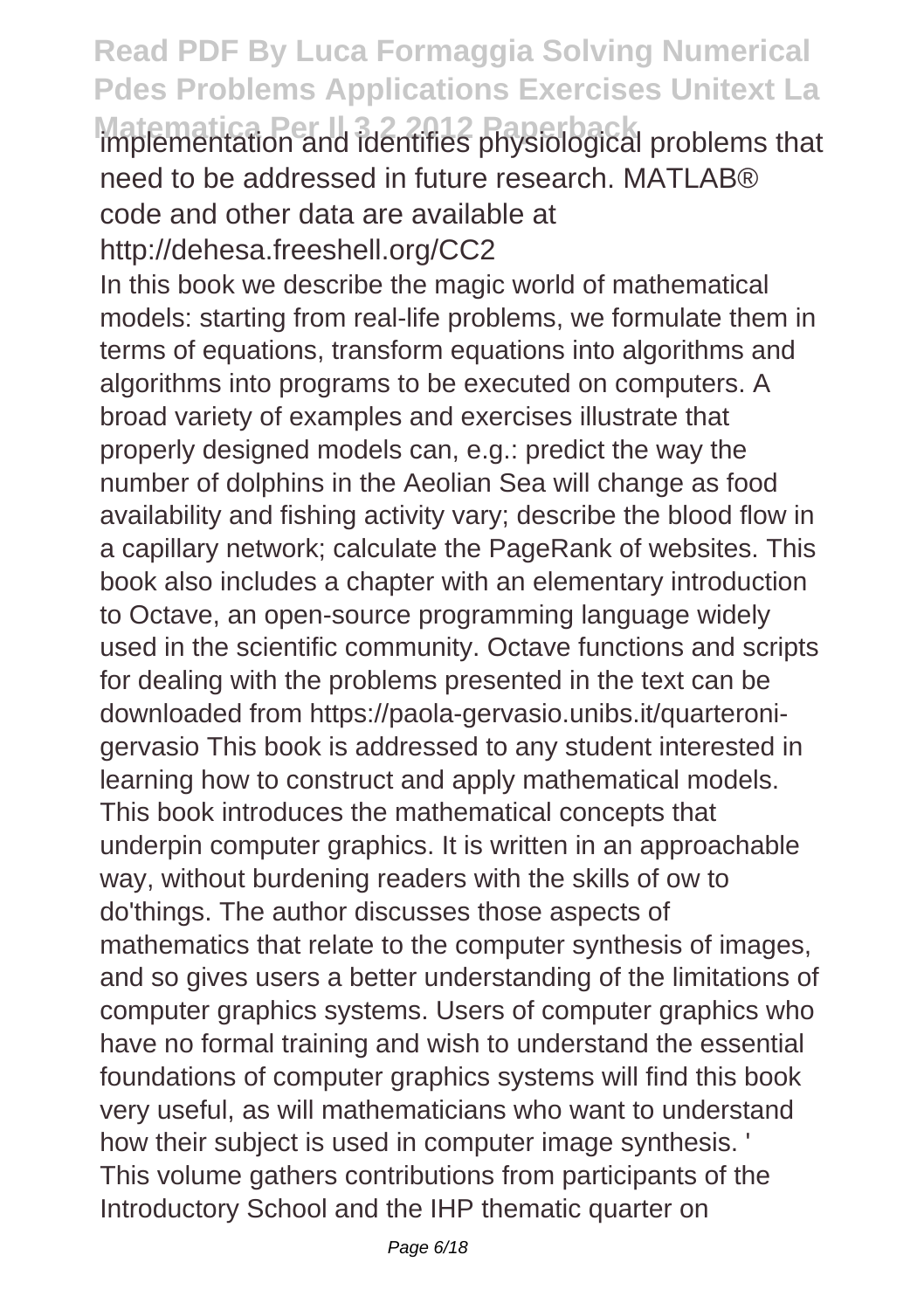**Matemati Methods for PDE, held in 2016 in Cargese** (Corsica) and Paris, providing an opportunity to disseminate the latest results and envisage fresh challenges in traditional and new application fields. Numerical analysis applied to the approximate solution of PDEs is a key discipline in applied mathematics, and over the last few years, several new paradigms have appeared, leading to entire new families of discretization methods and solution algorithms. This book is intended for researchers in the field.

This textbook is addressed to PhD or senior undergraduate students in mathematics, with interests in analysis, calculus of variations, probability and optimal transport. It originated from the teaching experience of the first author in the Scuola Normale Superiore, where a course on optimal transport and its applications has been given many times during the last 20 years. The topics and the tools were chosen at a sufficiently general and advanced level so that the student or scholar interested in a more specific theme would gain from the book the necessary background to explore it. After a large and detailed introduction to classical theory, more specific attention is devoted to applications to geometric and functional inequalities and to partial differential equations. The book comprises contributions by some of the most respected scientists in the field of mathematical modeling and numerical simulation of the human cardiocirculatory system. It covers a wide range of topics, from the assimilation of clinical data to the development of mathematical and computational models, including with parameters, as well as their efficient numerical solution, and both in-vivo and in-vitro validation. It also considers applications of relevant clinical interest. This book is intended for graduate students and researchers in the field of bioengineering, applied mathematics, computer, computational and data science, and medicine wishing to become involved in the highly fascinating task of modeling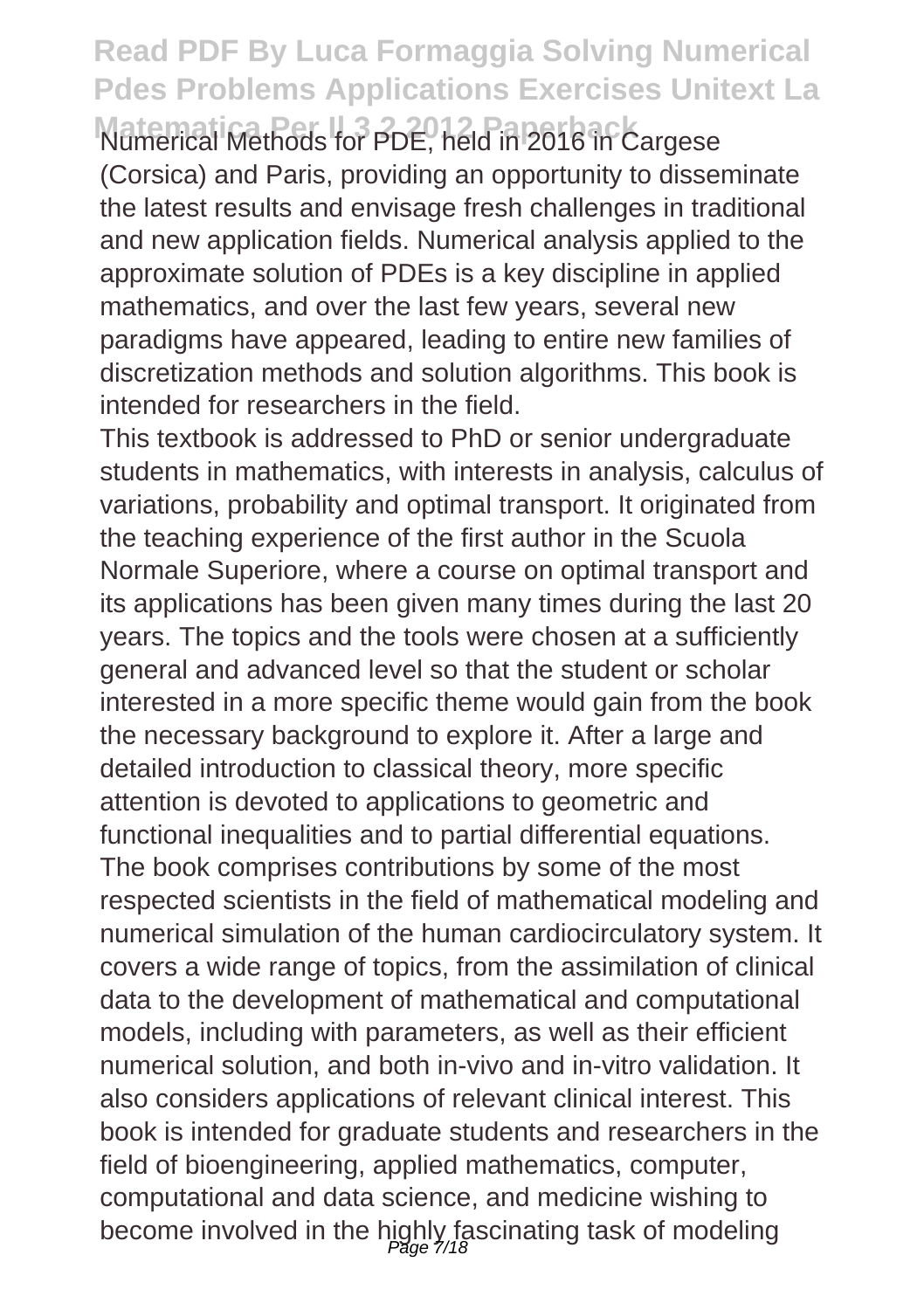#### **Read PDF By Luca Formaggia Solving Numerical Pdes Problems Applications Exercises Unitext La Matematica Per Il 3 2 2012 Paperback**

Since the publication of "Spectral Methods in Fluid Dynamics" 1988, spectral methods have become firmly established as a mainstream tool for scientific and engineering computation. The authors of that book have incorporated into this new edition the many improvements in the algorithms and the theory of spectral methods that have been made since then. This latest book retains the tight integration between the theoretical and practical aspects of spectral methods, and the chapters are enhanced with material on the Galerkin with numerical integration version of spectral methods. The discussion of direct and iterative solution methods is also greatly expanded.

The first international symposium on mathematical foundations of the finite element method was held at the University of Maryland in 1973. During the last three decades there has been great progress in the theory and practice of solving partial differential equations, and research has extended in various directions. Full-scale nonlinear problems have come within the range of nu merical simulation. The importance of mathematical modeling and analysis in science and engineering is steadily increasing. In addition, new possibili ties of analysing the reliability of computations have appeared. Many other developments have occurred: these are only the most noteworthy. This book is the record of the proceedings of the International Sympo sium on Mathematical Modeling and Numerical Simulation in Continuum Mechanics, held in Yamaguchi, Japan from 29 September to 3 October 2000. The topics covered by the symposium ranged from solids to fluids, and in cluded both mathematical and computational analysis of phenomena and algorithms. Twentyone invited talks were delivered at the symposium. This volume includes almost all of them, and expresses aspects of the progress mentioned above. All the papers were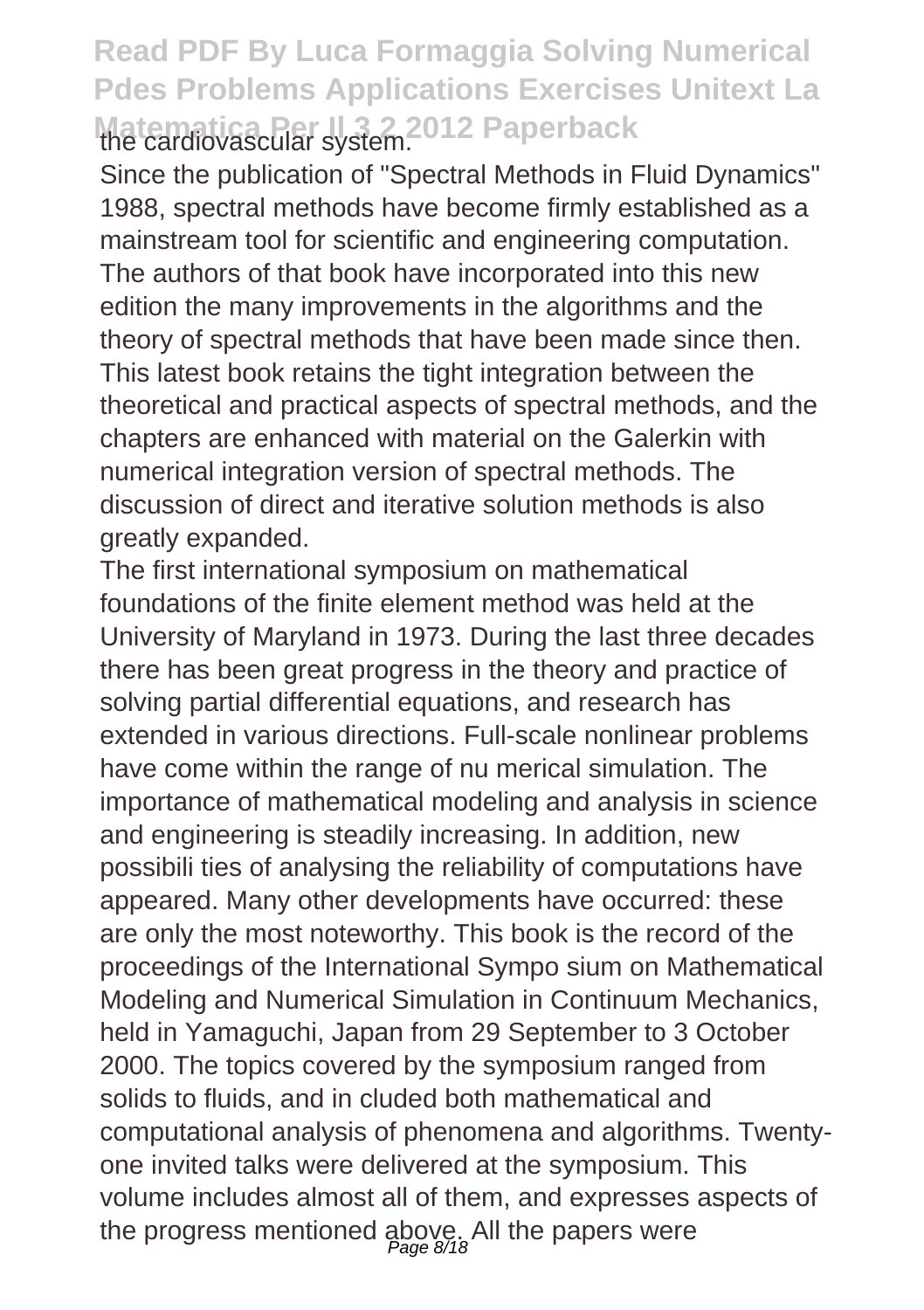**Matematically refereed. We hope that this volume will be a** stepping-stone for further developments in this field. This volume collects selected contributions from the "Fourth Tetrahedron Workshop on Grid Generation for Numerical Computations", which was held in Verbania, Italy in July 2013. The previous editions of this Workshop were hosted by the Weierstrass Institute in Berlin (2005), by INRIA Rocquencourt in Paris (2007), and by Swansea University (2010). This book covers different, though related, aspects of the field: the generation of quality grids for complex threedimensional geometries; parallel mesh generation algorithms; mesh adaptation, including both theoretical and implementation aspects; grid generation and adaptation on surfaces – all with an interesting mix of numerical analysis, computer science and strongly application-oriented problems. "This volume collects the contributions presented in the workshop on "Variational Analysis and Aerospace Engineering," held in Erice, Italy on September 8-16, 2007 at the International School of Mathematics, Guido Stampacchia. The worshop provided a platform for aerospace engineers and mathematicians to discuss the advance problems requiring an extensive application of mathematics."--P. [4] of cover.

This monograph on fractures, fracture networks, and fractured porous media provides a systematic treatment of their geometrical and transport properties for students and professionals in Geophysics, Materials Science, and Earth Sciences.

This proceedings is the result of the increasing interest in the development and application of grid generation techniques in computational fluid dynamics (CFD) and related fields. The use of these techniques, formerly restricted to research and specialist organizations, is becoming more widespread due to significant advances in hardware and software technology. Page 9/18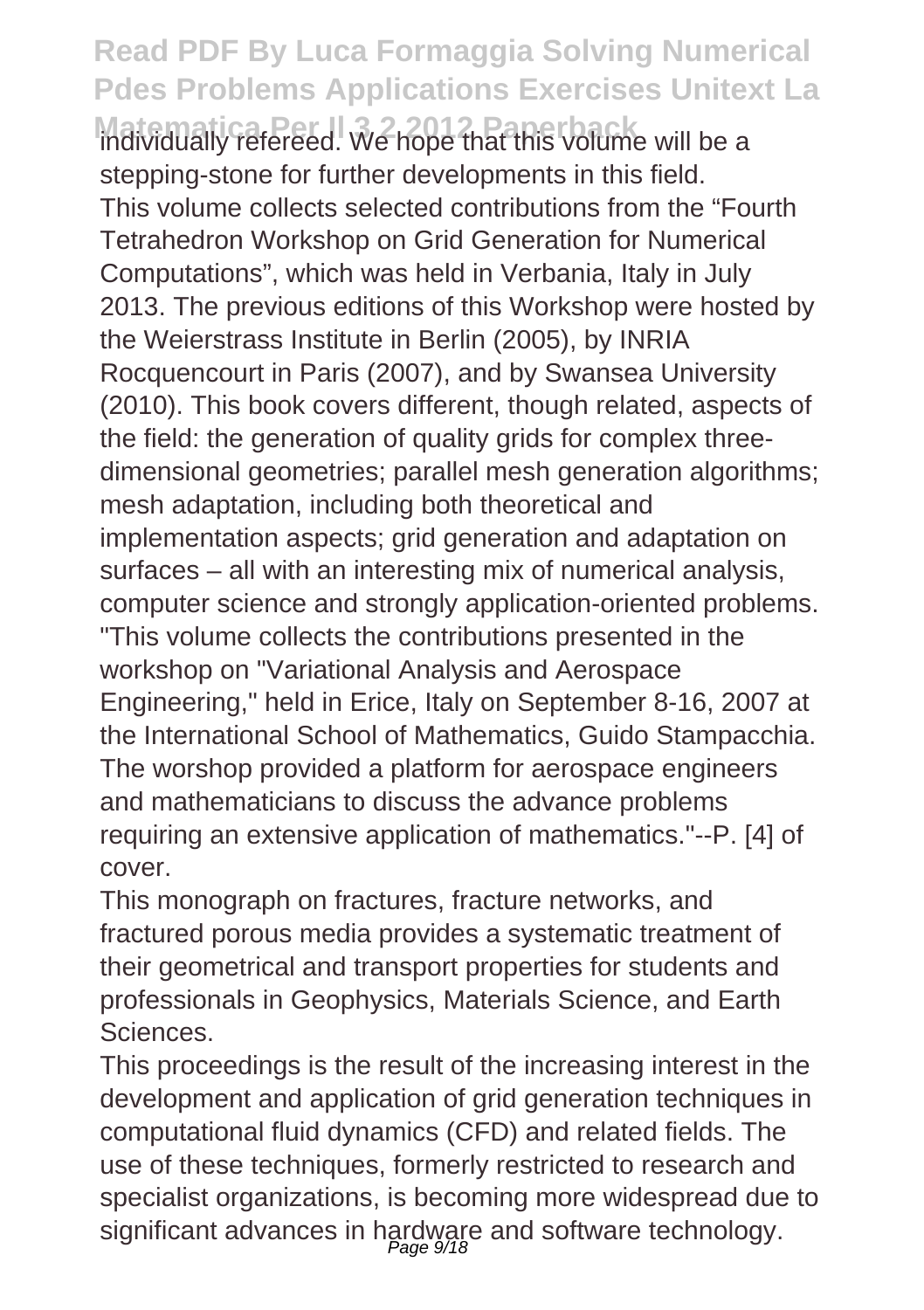**Matematica Per Il 3 2 2012 Paperback** Serve as an internationally acknowledged forum for researchers in the - at the time - novel and emerging field of grid generation techniques applied to CFD. In addition to a 20-page color section, this edition contains papers covering a wide spectrum of methods and techniques, both theoretical and applied, contributing to the scientific advance of this field. Substantial effort has been drawn for years onto the development of (possibly high-order) numerical techniques for the scalar homogeneous conservation law, an equation which is strongly dissipative in L1 thanks to shock wave formation. Such a dissipation property is generally lost when considering hyperbolic systems of conservation laws, or simply inhomogeneous scalar balance laws involving accretive or space-dependent source terms, because of complex wave interactions. An overall weaker dissipation can reveal intrinsic numerical weaknesses through specific nonlinear mechanisms: Hugoniot curves being deformed by local averaging steps in Godunov-type schemes, low-order errors propagating along expanding characteristics after having hit a discontinuity, exponential amplification of truncation errors in the presence of accretive source terms... This book aims at presenting rigorous derivations of different, sometimes called well-balanced, numerical schemes which succeed in reconciling high accuracy with a stronger robustness even in the aforementioned accretive contexts. It is divided into two parts: one dealing with hyperbolic systems of balance laws, such as arising from quasi-one dimensional nozzle flow computations, multiphase WKB approximation of linear Schrödinger equations, or gravitational Navier-Stokes systems. Stability results for viscosity solutions of onedimensional balance laws are sketched. The other being entirely devoted to the treatment of weakly nonlinear kinetic equations in the discrete ordinate approximation, such as the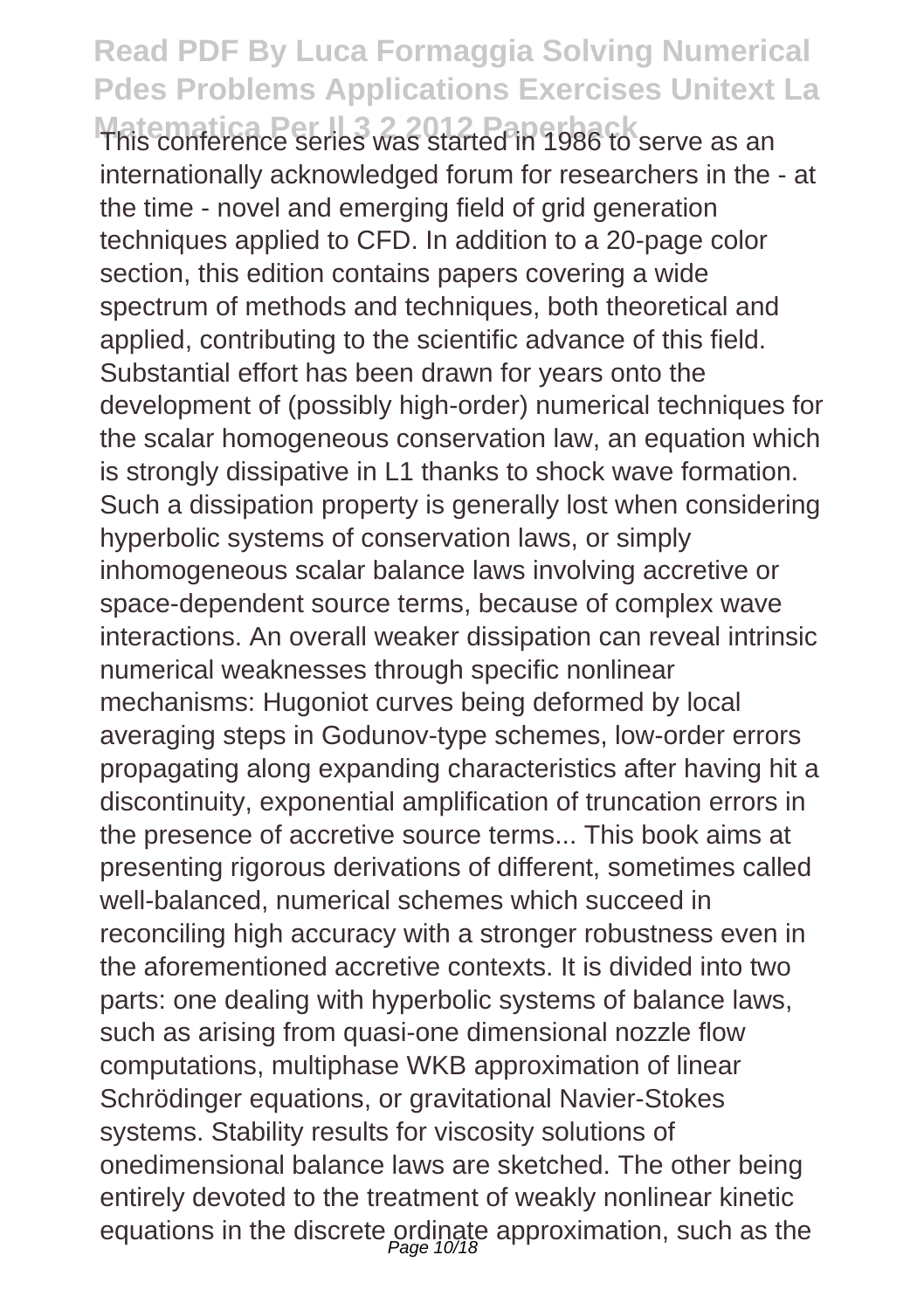**Matematica Per Il 3 2 2012 Paperback** ones of radiative transfer, chemotaxis dynamics, semiconductor conduction, spray dynamics or linearized Boltzmann models. "Caseology" is one of the main techniques used in these derivations. Lagrangian techniques for filtration equations are evoked too. Two-dimensional methods are studied in the context of non-degenerate semiconductor models.

The two-volume set LNCS 11973 and 11974 constitute revised selected papers from the Third International Conference on Numerical Computations: Theory and Algorithms, NUMTA 2019, held in Crotone, Italy, in June 2019. This volume, LNCS 11973, consists of 34 full and 18 short papers chosen among papers presented at special streams and sessions of the Conference. The papers in part I were organized following the topics of these special sessions: approximation: methods, algorithms, and applications; computational methods for data analysis; first order methods in optimization: theory and applications; high performance computing in modelling and simulation; numbers, algorithms, and applications; optimization and management of water supply.

Handbook of Grid Generation addresses the use of grids (meshes) in the numerical solutions of partial differential equations by finite elements, finite volume, finite differences, and boundary elements. Four parts divide the chapters: structured grids, unstructured girds, surface definition, and adaption/quality. An introduction to each section provides a roadmap through the material. This handbook covers: Fundamental concepts and approaches Grid generation process Essential mathematical elements from tensor analysis and differential geometry, particularly relevant to curves and surfaces Cells of any shape - Cartesian, structured curvilinear coordinates, unstructured tetrahedra, unstructured hexahedra, or various combinations Separate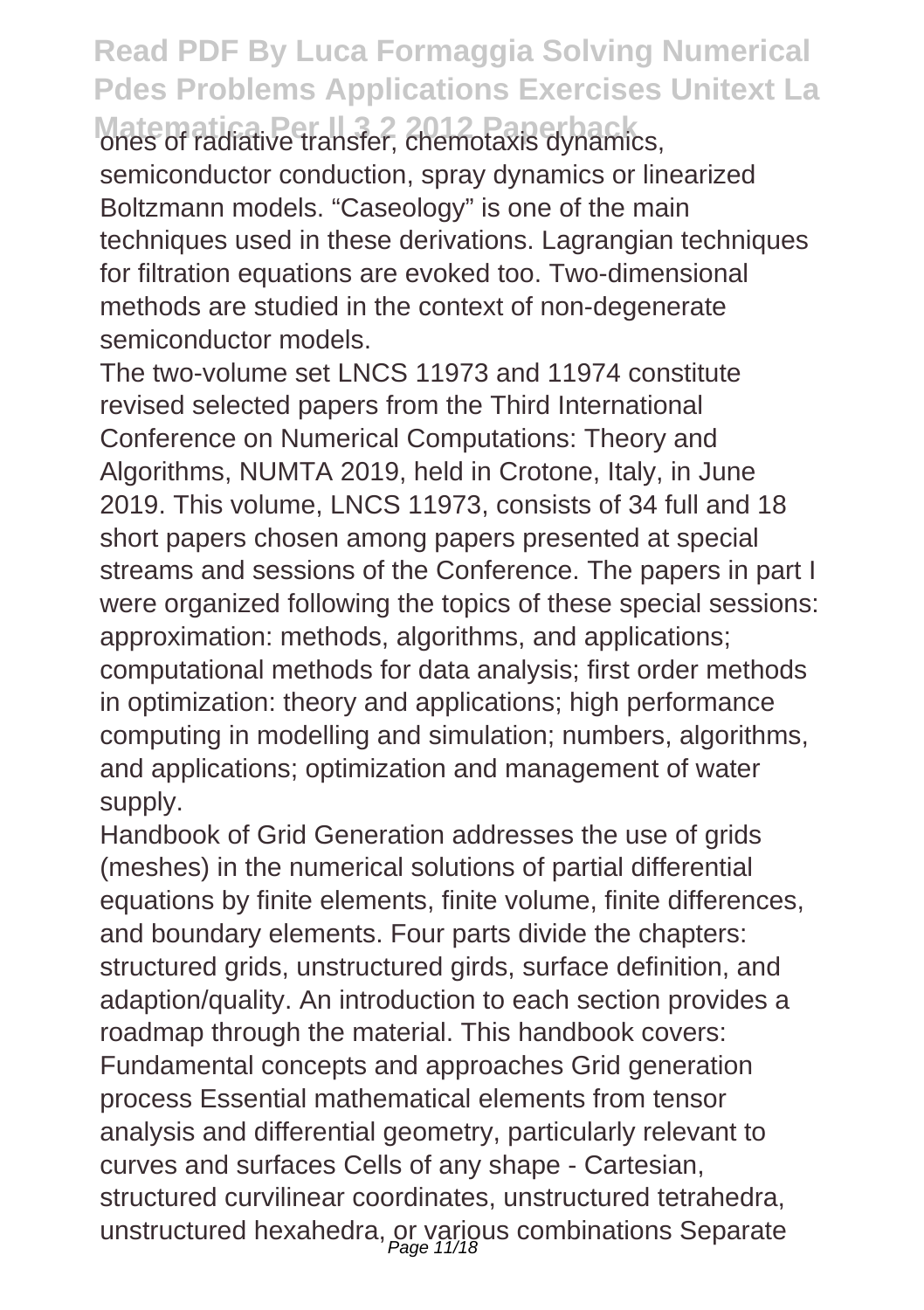**Matematica** Per **III** 3 2 2012 **Paper Bank grids** data through interpolation Moving boundaries and internal interfaces in the field Resolving gradients and controlling solution error Grid generation codes, both commercial and freeware, as well as representative and illustrative grid configurations Handbook of Grid Generation contains 37 chapters as well as contributions from more than 100 experts from around the world, comprehensively evaluating this expanding field and providing a fundamental orientation for practitioners. This book stems from the long standing teaching experience of the authors in the courses on Numerical Methods in Engineering and Numerical Methods for Partial Differential Equations given to undergraduate and graduate students of Politecnico di Milano (Italy), EPFL Lausanne (Switzerland), University of Bergamo (Italy) and Emory University (Atlanta, USA). It aims at introducing students to the numerical approximation of Partial Differential Equations (PDEs). One of the difficulties of this subject is to identify the right trade-off between theoretical concepts and their actual use in practice. With this collection of examples and exercises we try to address this issue by illustrating "academic" examples which focus on basic concepts of Numerical Analysis as well as problems derived from practical application which the student is encouraged to formalize in terms of PDEs, analyze and solve. The latter examples are derived from the experience of the authors in research project developed in collaboration with scientists of different fields (biology, medicine, etc.) and industry. We wanted this book to be useful both to readers more interested in the theoretical aspects and those more concerned with the numerical Page 12/18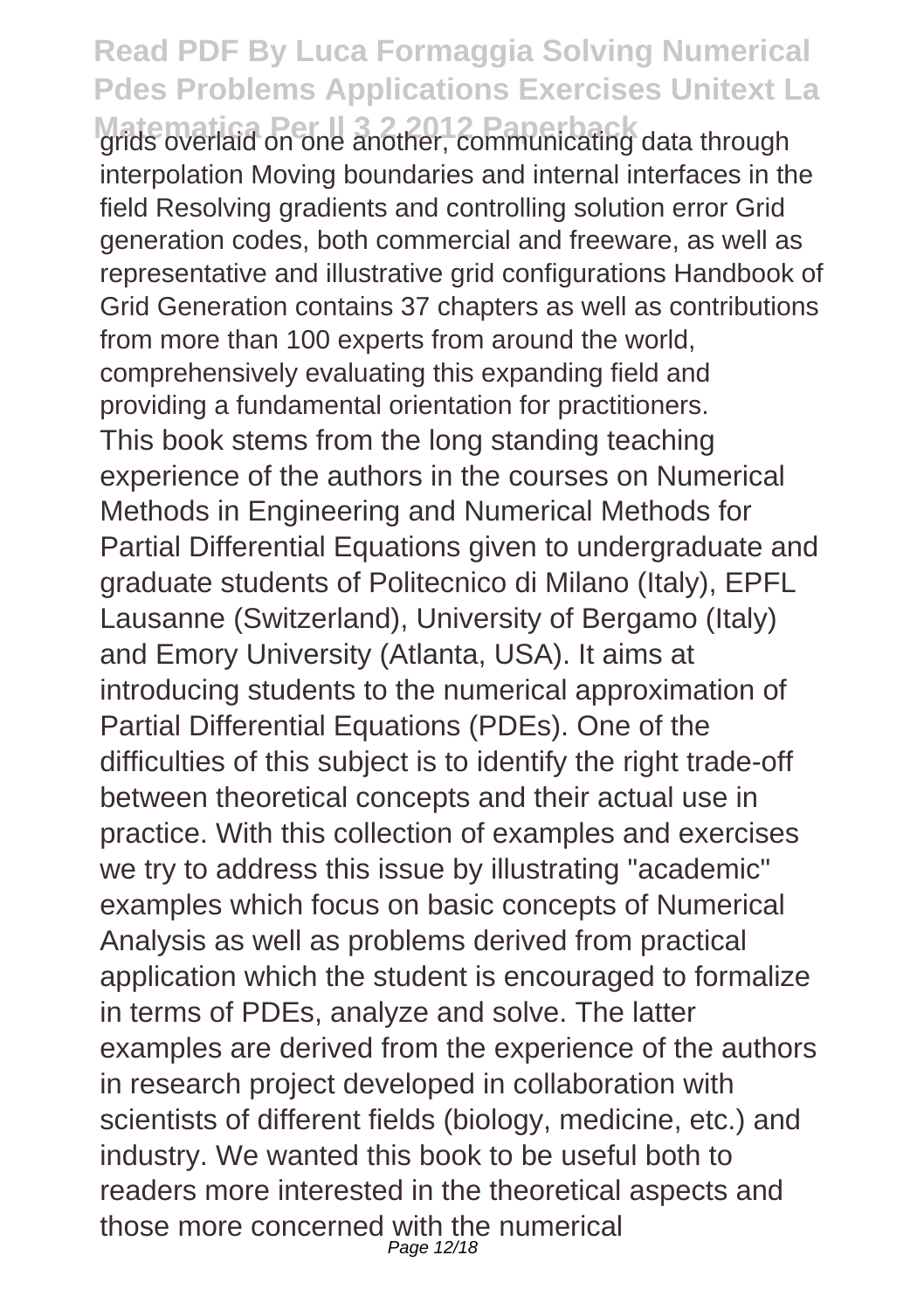#### **Read PDF By Luca Formaggia Solving Numerical Pdes Problems Applications Exercises Unitext La Matematica Per Il 3 2 2012 Paperback** implementation.

Numerical Methods for Hyperbolic Equations is a collection of 49 articles presented at the International Conference on Numerical Methods for Hyperbolic Equations: Theory and Applications (Santiago de Compostela, Spain, 4-8 July 2011). The conference was organized to honour Professor Eleuterio Toro in the month of his 65th birthday. The topics cover A selection of annotated references to unclassified reports and journal articles that were introduced into the NASA scientific and technical information system and announced in Scientific and technical aerospace reports (STAR) and International aerospace abstracts (IAA) In this volume, I have collected several papers which were presented at the international conference called "Venice-2/Symposium on Applied and In dustrial Mathematics". Such a conference was held in Venice, Italy, between June 11 and 16,1998, and was intended as the follow-up of the very successful similar event (called "Venice-1/Symposium on Applied and Industrial Math ematics"), that was also organized in Venice in October 1989. The Venice-1 conference ended up with a Kluwer volume like this one. I am grateful to Kluwer for having accepted to publish the present volume, the aim of which is to update somehow the state-of-the-art in the field of Ap plied Mathematics as well as in that of the nowadays rather more developed area of Industrial Mathematics. The most of the invited (key-note) speakers contributed to this volume with a paper related to their talk. There are, in addition·, a few significant contributed papers, selected on the basis of their quality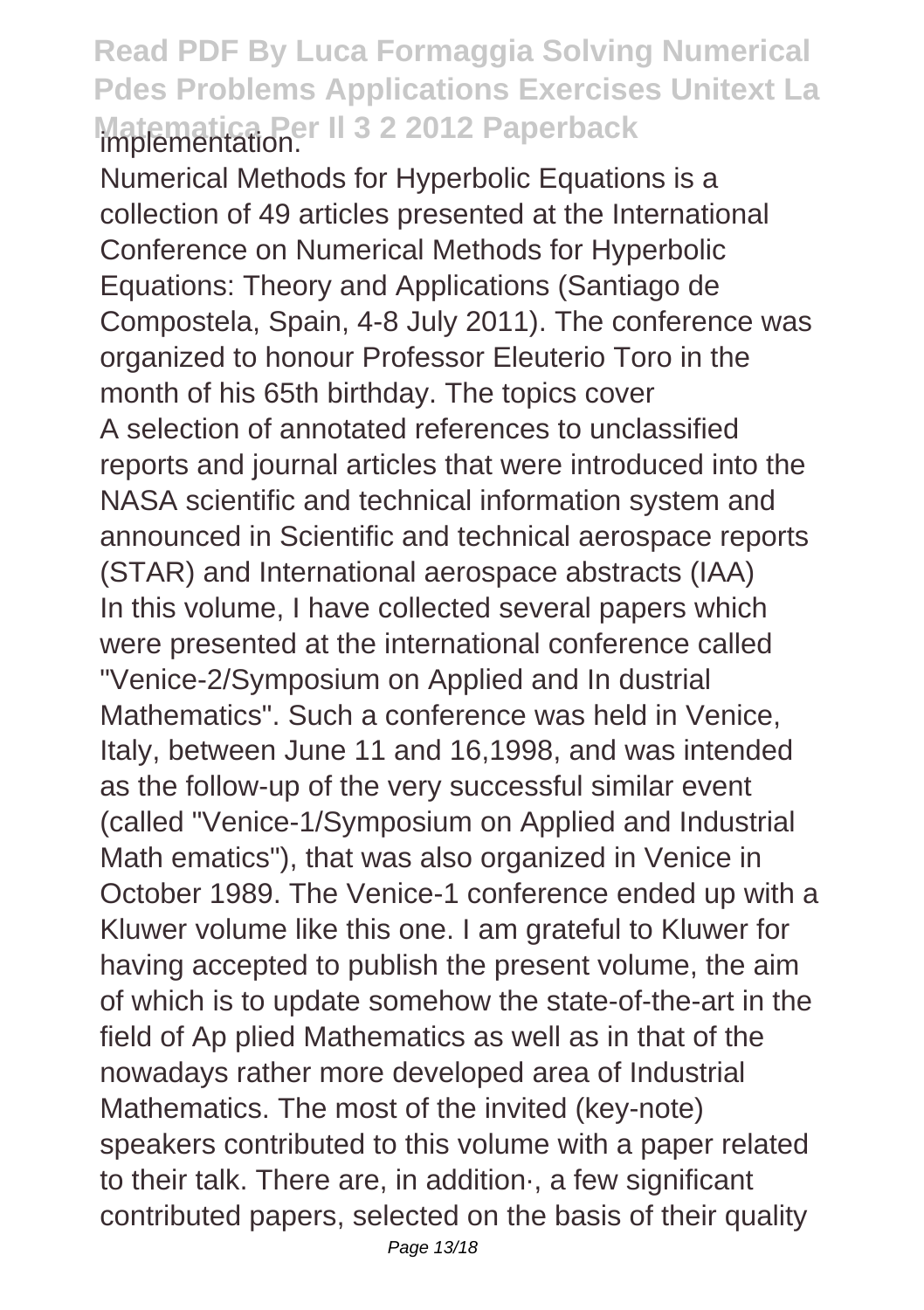**Matematica Per Il 3 2 2012 Paperback** and relevance to the present-time research activities. The topics considered in the conference range from rather general sub jects in applied and numerical analysis, to more specialized subjects such as polymers and disordered media, granular flow, semiconductor mathematics, superconductors, elasticity, tomography and other inverse problems, financial modeling, photographic sciences, etc. The papers collected in this volume provide a selection of them. It is clear from the previous list that some attention has been paid to relatively new and emerging fields.

Everything is more simple than one thinks but at the same time more complex than one can understand Johann Wolfgang von Goethe To reach the point that is unknown to you, you must take the road that is unknown to you St. John of the Cross This is a book on the numerical approximation ofpartial differential equations (PDEs). Its scope is to provide a thorough illustration of numerical methods (especially those stemming from the variational formulation of PDEs), carry out their stability and convergence analysis, derive error bounds, and discuss the algorithmic aspects relative to their implementation. A sound balancing of theoretical analysis, description of algorithms and discussion of applications is our primary concern. Many kinds of problems are addressed: linear and nonlinear, steady and time-dependent, having either smooth or nonsmooth solutions. Besides model equations, we consider a number of (initial-) boundary value problems of interest in several fields of applications. Part I is devoted to the description and analysis of general numerical methods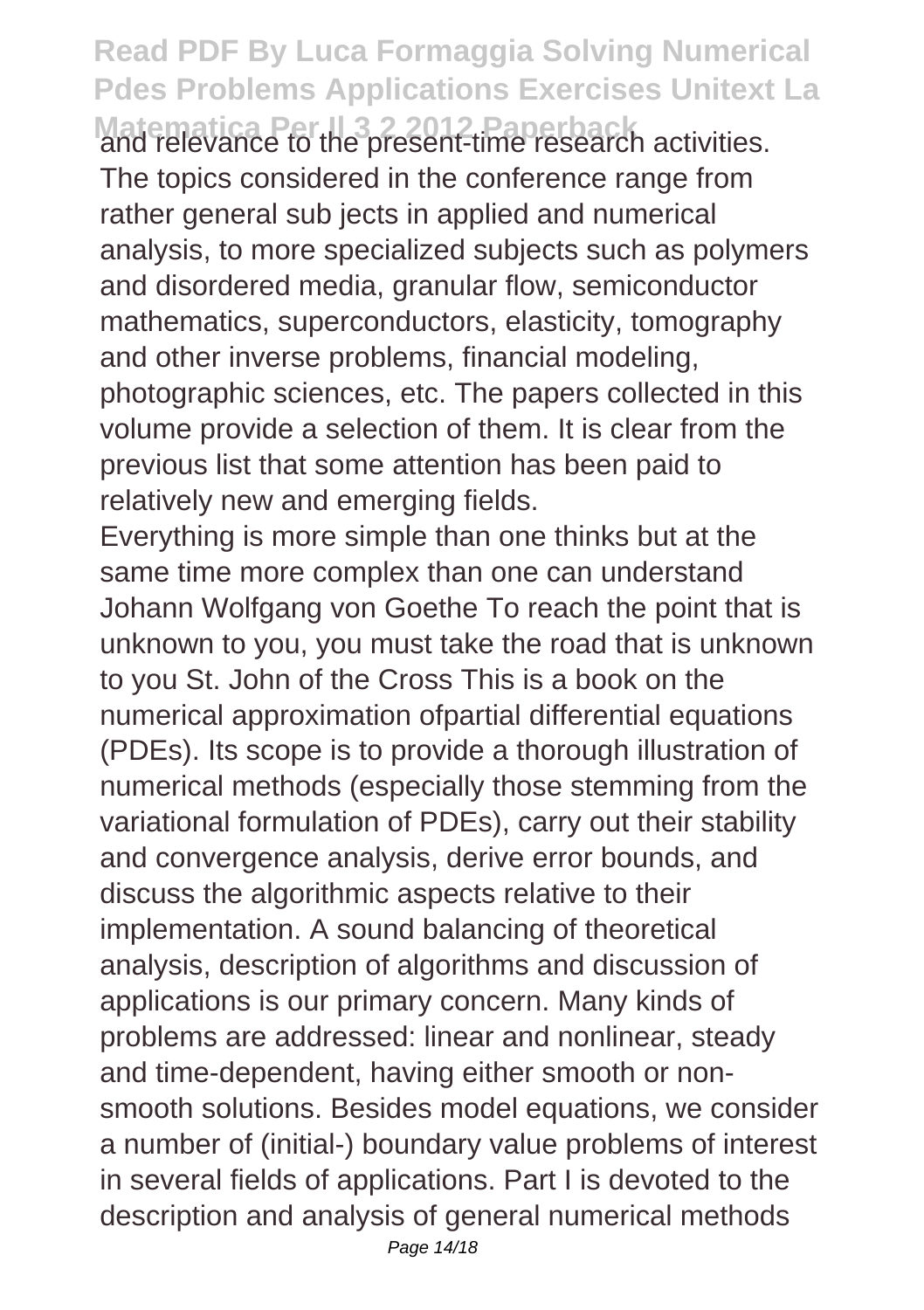**Matematica Per Il 3 2 2012 Paperback** for the discretization of partial differential equations. A comprehensive theory of Galerkin methods and its variants (Petrov Galerkin and generalized Galerkin), as wellas ofcollocationmethods, is devel oped for the spatial discretization. This theory is then specified to two numer ical subspace realizations of remarkable interest: the finite element method (conforming, non-conforming, mixed, hybrid) and the spectral method (Leg endre and Chebyshev expansion).

The last few years have witnessed a surge in the development and usage of discretization methods supporting general meshes in geoscience applications. The need for general polyhedral meshes in this context can arise in several situations, including the modelling of petroleum reservoirs and basins, CO2 and nuclear storage sites, etc. In the above and other situations, classical discretization methods are either not viable or require ad hoc modifications that add to the implementation complexity. Discretization methods able to operate on polyhedral meshes and possibly delivering arbitrary-order approximations constitute in this context a veritable technological jump. The goal of this monograph is to establish a state-of-the-art reference on polyhedral methods for geoscience applications by gathering contributions from top-level research groups working on this topic. This book is addressed to graduate students and researchers wishing to deepen their knowledge of advanced numerical methods with a focus on geoscience applications, as well as practitioners of the field.

The purpose of this book is to provide the mathematical Page 15/18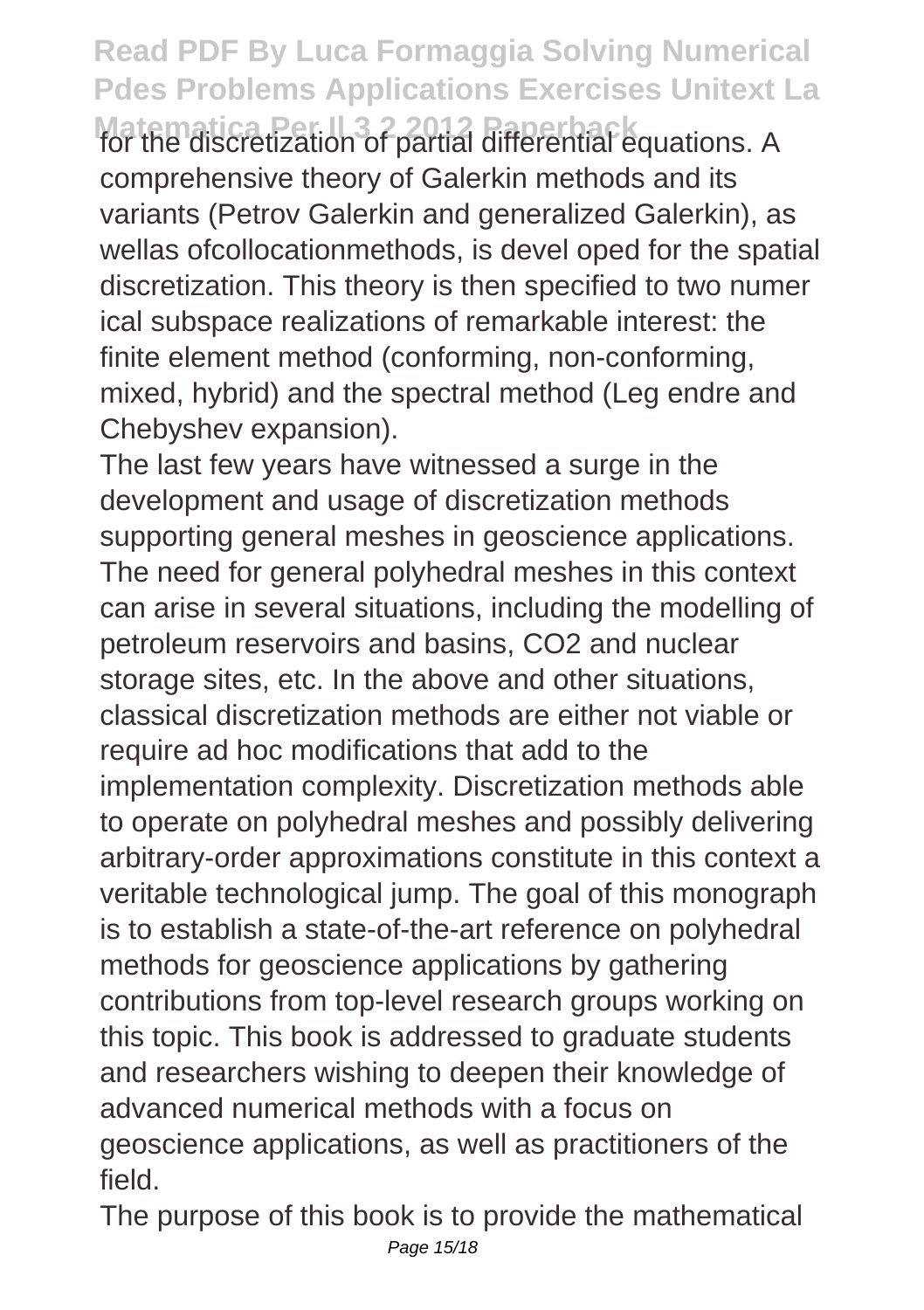**Matematica Per Il 3 2 2012 Paperback** foundations of numerical methods, to analyze their basic theoretical properties and to demonstrate their performances on examples and counterexamples. Within any specific class of problems, the most appropriate scientific computing algorithms are reviewed, their theoretical analyses are carried out and the expected results are verified using the MATLAB software environment. Each chapter contains examples, exercises and applications of the theory discussed to the solution of real-life problems. While addressed to senior undergraduates and graduates in engineering, mathematics, physics and computer sciences, this text is also valuable for researchers and users of scientific computing in a large variety of professional fields. Domain decomposition is an active, interdisciplinary research area that is devoted to the development, analysis and implementation of coupling and decoupling strategies in mathematics, computational science, engineering and industry. A series of international conferences starting in 1987 set the stage for the presentation of many meanwhile classical results on substructuring, block iterative methods, parallel and distributed high performance computing etc. This volume contains a selection from the papers presented at the 15th International Domain Decomposition Conference held in Berlin, Germany, July 17-25, 2003 by the world's leading experts in the field. Its special focus has been on numerical analysis, computational issues,complex heterogeneous problems, industrial problems, and software development. We are pleased to present the Proceedings of the Second International Conference on Computational Fluid Dynamics held at the University of Sydney, Australia, from July 15 to 19, 2002. The conference was a productive meeting of scientists,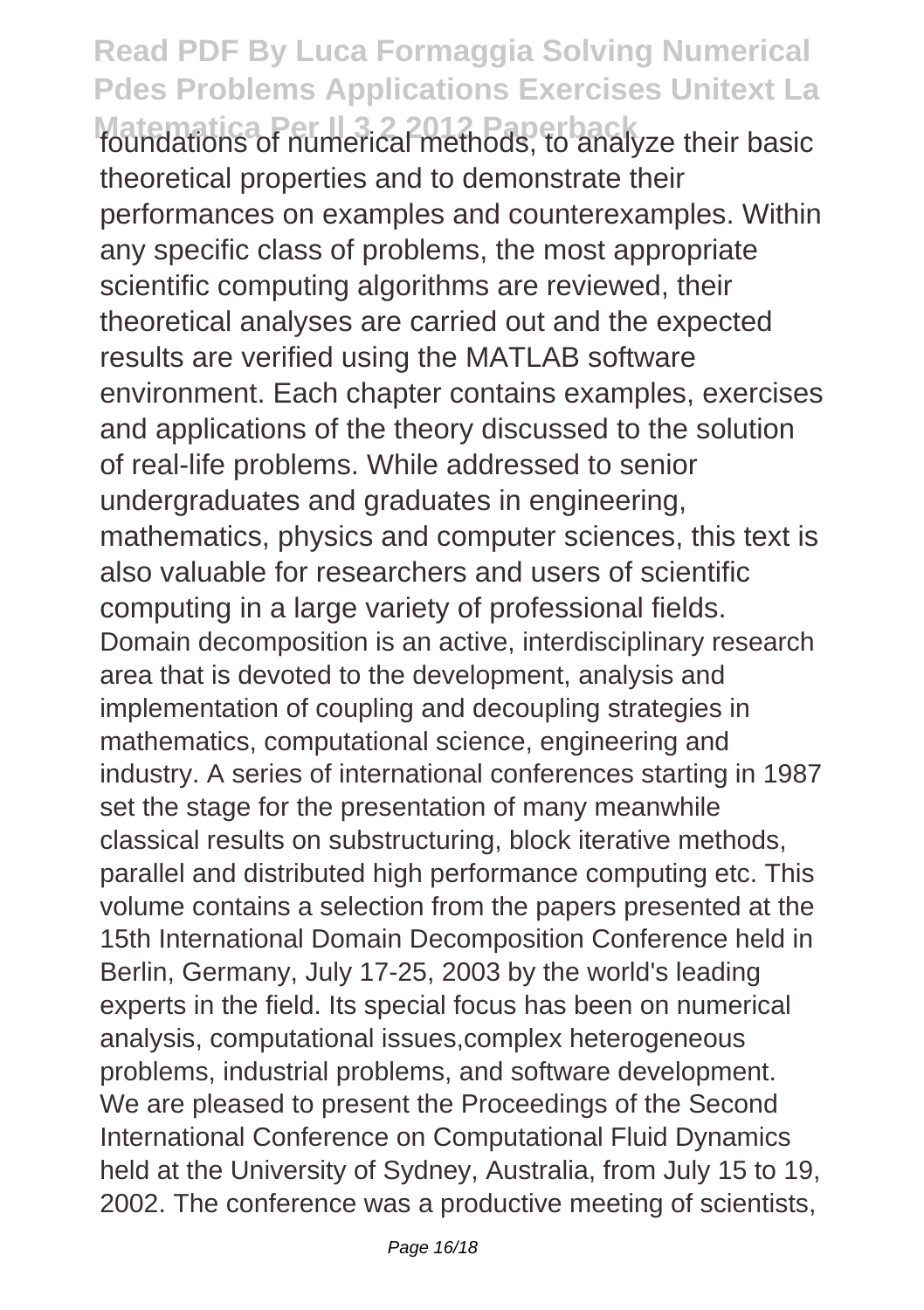**Matematicians and engineers involved in the computation of** fluid flow. Keynote lectures were presented in the areas of optimisation, algorithms, turbulence and bio-fluid mechanics. Two hundred and fifty abstracts from many countries were received for con sideration. The executive committee, consisting of A. Lerat, M. Napolitano, J.J. Chattot, N. Satofuka and myself, were responsible for the selection of papers. Each of the members had a separate subcommittee to carry out the evaluation. One hundred and seventy papers were selected of which one hundred and fifty two were presented at the conference. All papers that appear in the proceedings have been peer reviewed by a panel of experts (with a minimum of two for every paper) before publication. The conference was attended by 160 delegates with a minimum of late with drawals. The informal and friendly atmosphere provided by the university sur roundings was highly appreciated, and the technical aspects of the conference were stimulating. It is appropriate here to thank Alain Lerat, the retiring secretary of the international scientific committee of the conference. We also wish to welcome J. J. Chattot who is the incoming secretary.

Mathematical models and numerical simulations can aid the understanding of physiological and pathological processes. This book offers a mathematically sound and up-to-date foundation to the training of researchers and serves as a useful reference for the development of mathematical models and numerical simulation codes.

This volume collects state-of-the-art contributions on the numerical simulation of fractured porous media, focusing on flow and geomechanics. First appearing in issues of the International Journal on Geomathematics, these articles are now conveniently packaged in one volume. Of particular interest to readers will be the potential applications of modern numerical methods to the problem of processes in fractured